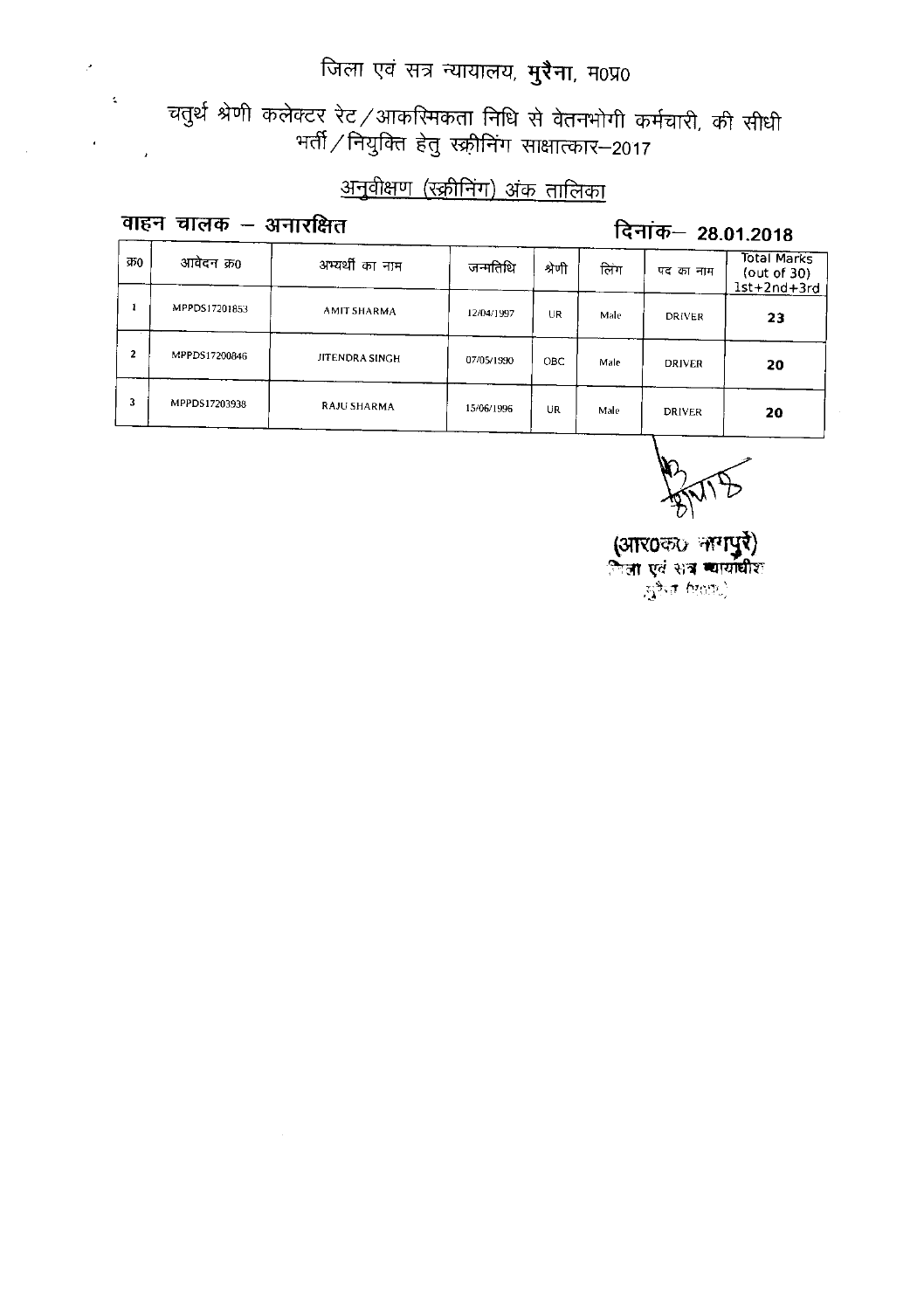चतुर्थ श्रेणी कलेक्टर रेट ⁄ आकरिमकता निधि से वेतनभोगी कर्मचारी, की सीधी<br>प्तीं ⁄ नियुक्ति हेतु स्क्रीनिंग साक्षात्कार–2017.

### <u>अनुवीक्षण (स्क्रीनिंग) अंक तालिका</u>

#### वाहन चालक – अनु.जाति  $\sqrt{1 + \frac{1}{2}}$

 $\hat{\mathcal{L}}$ 

 $\bullet$ 

 $\ddot{\bullet}$ 

दिनांक- 28.01.2018

|     |               |                        |            |           |      |               | - - - - - - -                 |  |
|-----|---------------|------------------------|------------|-----------|------|---------------|-------------------------------|--|
| 970 | आवेदन क्र0    | अभ्यर्थी का नाम        | जन्मतिथि   | श्रेणी    | लिग  | पद का नाम     | Total Marks<br>(out of $30$ ) |  |
|     | MPPDS17157951 |                        |            |           |      |               | $1$ st+2nd+3rd                |  |
|     |               | KAMLASH SINGH          | 04/04/1981 | <b>SC</b> | Male | <b>DRIVER</b> |                               |  |
|     |               |                        |            |           |      |               | 21                            |  |
|     | MPPDS17207717 | VISHRAM SINGH          |            |           |      |               |                               |  |
|     |               |                        | 09/04/1988 | <b>SC</b> | Male | <b>DRIVER</b> | 20                            |  |
|     |               |                        |            |           |      |               |                               |  |
| з   | MPPDS17181045 |                        |            |           |      |               |                               |  |
|     |               | RAKESH KUMAR PRAJAPATI | 05/07/1981 | <b>SC</b> | Male | <b>DRIVER</b> |                               |  |
|     |               |                        |            |           |      |               | 19                            |  |

(জাতেখন নামাধুই)<br>ফিদ্রায়ন চৰক্ষানীয়  $\frac{1}{\log\lambda}\sum_{i=1}^n\mathbf{E}_{i}^{(i)}\mathbf{V}_{i}^{(i)}\mathbf{V}_{i}^{(i)}$ 

 $\bar{\rm{a}}$ 

 $\ddot{\phantom{1}}$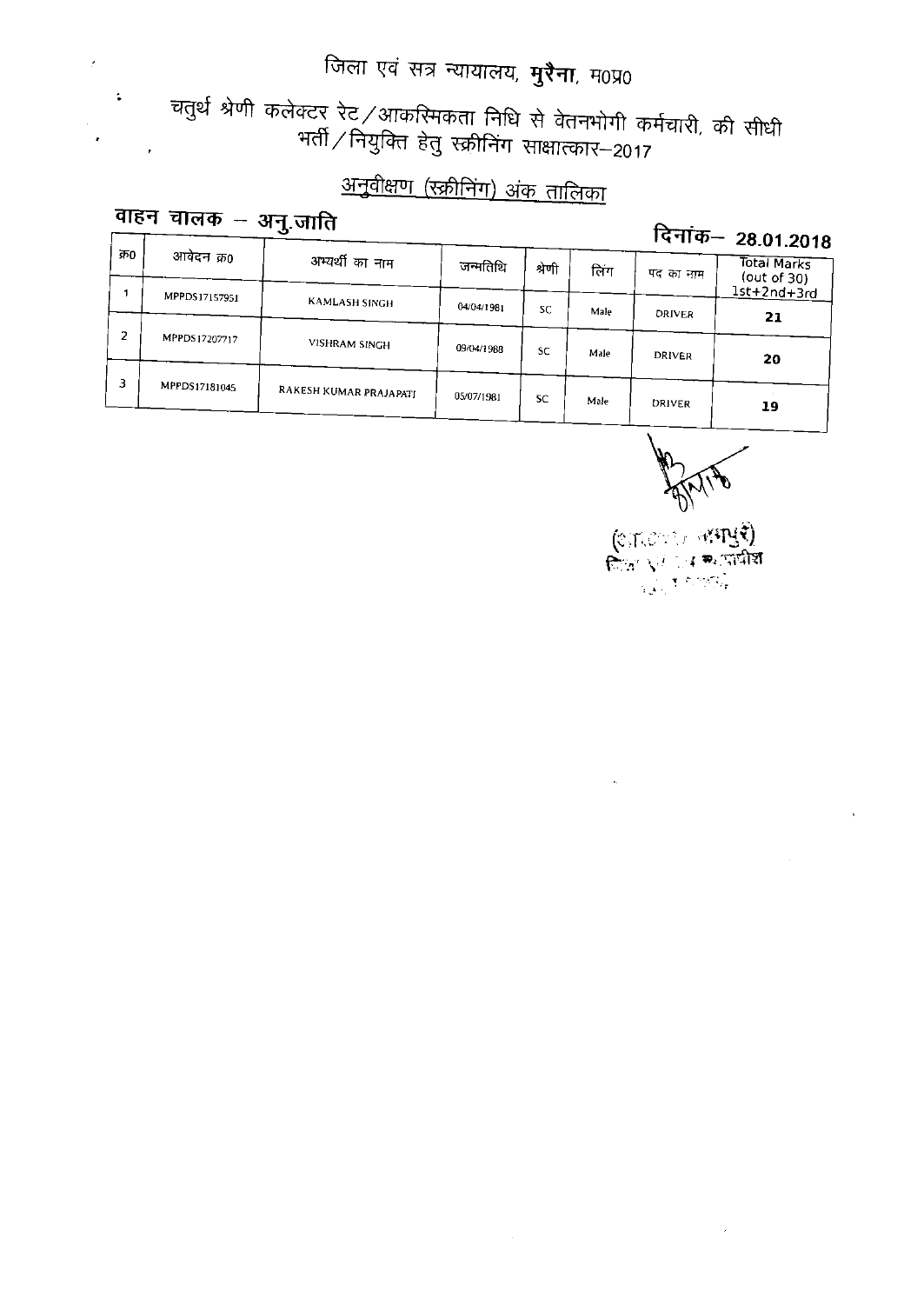$\ddot{\cdot}$ 

 $\bar{\beta}$ 

ं चतुर्थ श्रेणी कलेक्टर रेट ⁄ आकरिमकता निधि से वेतनभोगी कर्मचारी, की सीधी भर्ती ⁄ नियुक्ति हेतु<br>स्क्रीनिंग साक्षात्कार—2017  $\mathcal{L}(\mathcal{L})$ 

#### अनुवीक्षण (रक्रीनिंग) अंक तालिका

|                | माली – अन्य पिछड़ा वर्ग |                           | जन्मतिथि<br>श्रेणी<br>लिंग<br>पद का नाम<br>PH<br><b>OBC</b><br>Male<br>05/04/1986<br>No.<br>MALI<br>01/02/1992<br>OBC<br>Male<br>No.<br><b>MALI</b><br>15/08/1996<br><b>OBC</b><br>Male<br><b>No</b><br>MALI<br>10/09/1996<br>OBC<br>Male<br>No<br>MALI<br>02/02/1989<br><b>OBC</b><br>Male<br>No<br>MALI |      |      |                |      | दिनांक– 28.01.2018                                     |  |  |
|----------------|-------------------------|---------------------------|-----------------------------------------------------------------------------------------------------------------------------------------------------------------------------------------------------------------------------------------------------------------------------------------------------------|------|------|----------------|------|--------------------------------------------------------|--|--|
| ক্র0           | आवेदन क्र0              | अभ्यर्थी का नाम           |                                                                                                                                                                                                                                                                                                           |      |      |                |      | <b>Total Marks</b><br>(out of 30)<br>$1st + 2nd + 3rd$ |  |  |
| 1              | MPPDS17237613           | PARMAL SINGH              |                                                                                                                                                                                                                                                                                                           |      |      |                |      | 16                                                     |  |  |
| $\overline{2}$ | MPPDS17407592           | MANOJ                     |                                                                                                                                                                                                                                                                                                           |      |      |                |      | 15                                                     |  |  |
| 3              | MPPDS17161485           | <b>RISHIKESH BAGHEL</b>   |                                                                                                                                                                                                                                                                                                           |      |      |                |      | 13                                                     |  |  |
| 4              | MPPDS17176399           | SANJAY                    |                                                                                                                                                                                                                                                                                                           |      |      |                |      | 13                                                     |  |  |
| 5              | MPPDS17284404           | UMESH KUMAR YADAV         |                                                                                                                                                                                                                                                                                                           |      |      |                |      | 13                                                     |  |  |
| 6              | MPPDS17325745           | <b>BETAL BAGHEL</b>       | 15/06/1993                                                                                                                                                                                                                                                                                                | OBC. | Male | N <sub>0</sub> | MALI | 13                                                     |  |  |
| 7              | MPPDS17389895           | <b>VINOD SINGH DHAKAR</b> | 16/04/1995                                                                                                                                                                                                                                                                                                | OBC  | Male | No.            | MALI | 13                                                     |  |  |

 $\epsilon$ 

(आदर्शकाल सम्पुर्श)<br>जिला एउटा स्थायांक्षेत्र .मुख्या (मठप्र0)

 $\Delta \phi$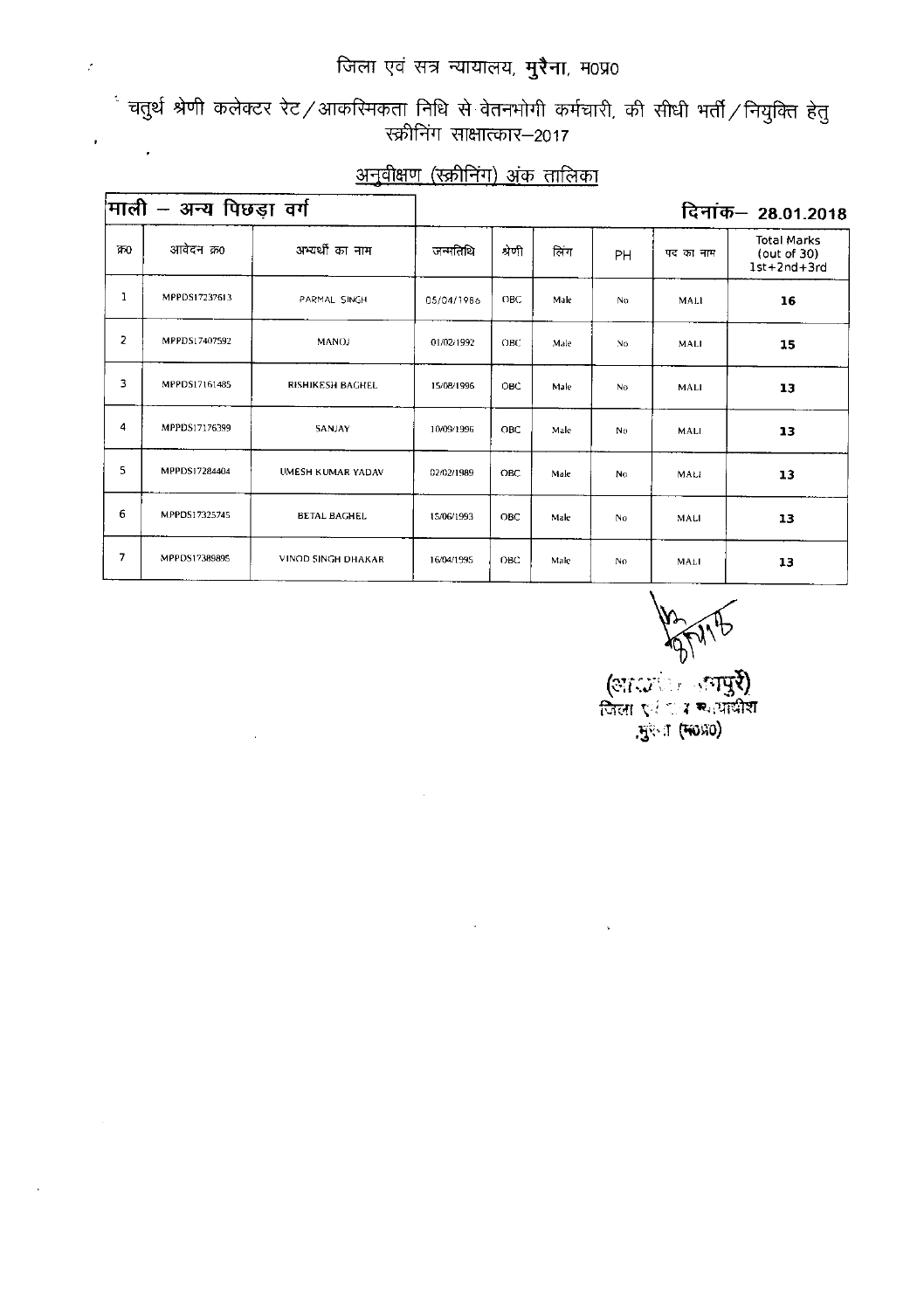$\cdot$ 

ं चतुर्थ श्रेणी कलेक्टर रेट ⁄ आकरिमकता निधि से वेतनभोगी कर्मचारी, की सीधी भर्ती ⁄ नियुक्ति हेतु<br>स्क्रीनिंग साक्षात्कार—2017  $\mathcal{L}^{\text{max}}$  ,  $\mathcal{L}^{\text{max}}$ 

|                | $ $ माली – अनु. जाति |                         |            |           |        |                |             | दिनांक– 28.01.2018                                 |
|----------------|----------------------|-------------------------|------------|-----------|--------|----------------|-------------|----------------------------------------------------|
| 350            | आवेदन क्र0           | अभ्यर्थी का नाम         | जन्मतिथि   | शेणी      | तिंग   | PH             | पद का नाम   | <b>Total Marks</b><br>(out of 30)<br>$1st+2nd+3rd$ |
| J.             | MPPDS17125510        | RINKU MOURYA            | 05/07/1994 | <b>SC</b> | Male   | No             | MALI        | 12                                                 |
| $\overline{2}$ | MPPDS17185351        | <b>KAMLESH TATASKAR</b> | 20/12/1989 | SC.       | Male   | No.            | MALL.       | 12                                                 |
| 3              | MPPDS17270639        | <b>SURAJ SINGH</b>      | 10/11/1992 | SC.       | Male   | N <sub>0</sub> | MALI        | 12                                                 |
| 4              | MPPDS17285732        | <b>ANOOP KATARE</b>     | 17/05/1981 | SC.       | Male   | No             | MALI        | 12                                                 |
| 5              | MPPDS17300906        | MANOJ KUMAR ODIYA       | 05/07/1991 | SC.       | Male   | No             | MALI        | 12                                                 |
| 6              | MPPDS17318237        | MUNENDRA MAHOR          | 30/01/1993 | SC.       | Male   | No             | MALI        | 12                                                 |
| $\overline{7}$ | MPPD517360112        | <b>RINKU</b>            | 15/11/1991 | SC.       | Male   | Nυ             | <b>MALI</b> | 12                                                 |
| 8              | MPPDS17388707        | RANJEET SINGH DEHARIYA  | 19/06/1987 | SC.       | Male   | No.            | MALI        | 12                                                 |
| 9              | MPPDS17434387        | ASHA MANDELIYA          | 06/07/1989 | SC.       | Female | No.            | MALI        | 12                                                 |
| 10             | MPPDS17449140        | <b>GENDA LAL</b>        | 24/07/1986 | SC.       | Male   | No             | MALI        | 12                                                 |

### अनुवीक्षण (स्क्रीनिंग) अंक तालिका

(आर0केंे नागपुरें)<br>जिला एवं रात्र न्यायाधीश<br>,मुरैना (म0प्र0)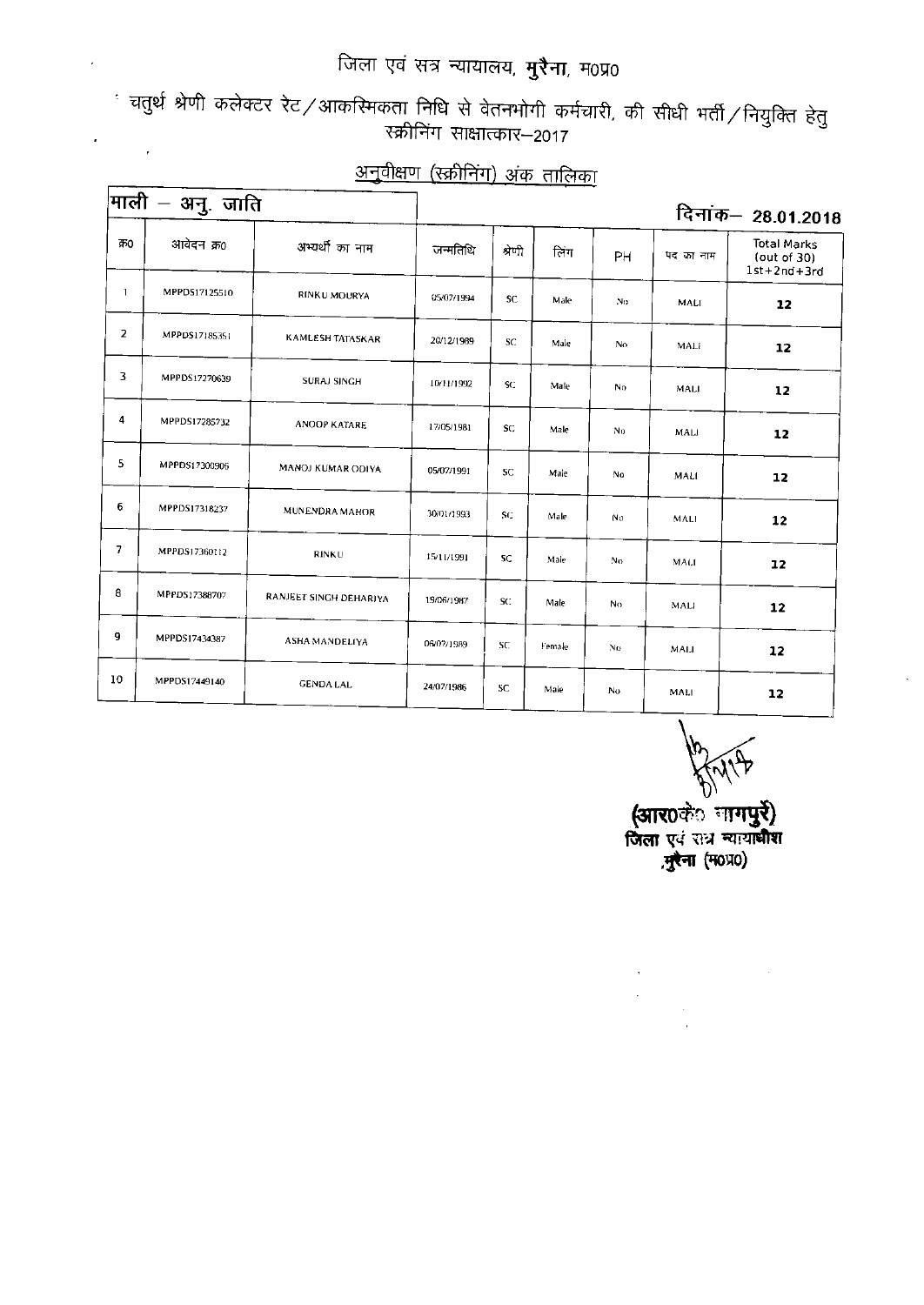ं चतुर्थ श्रेणी कलेक्टर रेट ⁄ आकरिमकता निधि से वेतनभोगी कर्मचारी, की सीधी भर्ती ⁄ नियुक्ति हेतु<br>स्क्रीनिंग साक्षात्कार–2017  $\mathcal{L}^{\text{max}}_{\text{max}}$ 

 $\cdot$ 

 $\sim$ 

#### अनुवीक्षण (स्क्रीनिंग) अंक तालिका

|      | माली दिव्यांग $\angle$ | विकलांग            |            |            |      |           |             | दिनांक— 28.01.2018                                 |
|------|------------------------|--------------------|------------|------------|------|-----------|-------------|----------------------------------------------------|
| क्र0 | आवेदन क0               | अभ्यर्थी का नाम    | जन्मतिथि   | श्रेणी     | लिंग | <b>PH</b> | पद का नाम   | <b>Total Marks</b><br>(out of 30)<br>$1st+2nd+3rd$ |
| T    | MPPDS17441640          | SHAILENDRA GURJAR  | 15/08/1994 | <b>OBC</b> | Male | Yes       | MALI        | 14                                                 |
| 2    | MPPDS17243832          | COLU               | 10/08/1999 | ОВС        | Male | Yes       | MALI        | 13                                                 |
| 3    | MPPDS17381243          | <b>BHOOP SINGH</b> | 01/07/1976 | SC.        | Male | Yes.      | <b>MALI</b> | 11                                                 |
| 4    | MPPDS17457605          | <b>BANTI</b>       | 01/05/1989 | OBC.       | Male | Yes       | <b>MALI</b> | 11                                                 |

**(आर**0के:) ज**गपुरे)**<br>जिला एवं रात्र न्यायाधीश<br>,मुरैना (म0प्र0)

 $\bar{z}$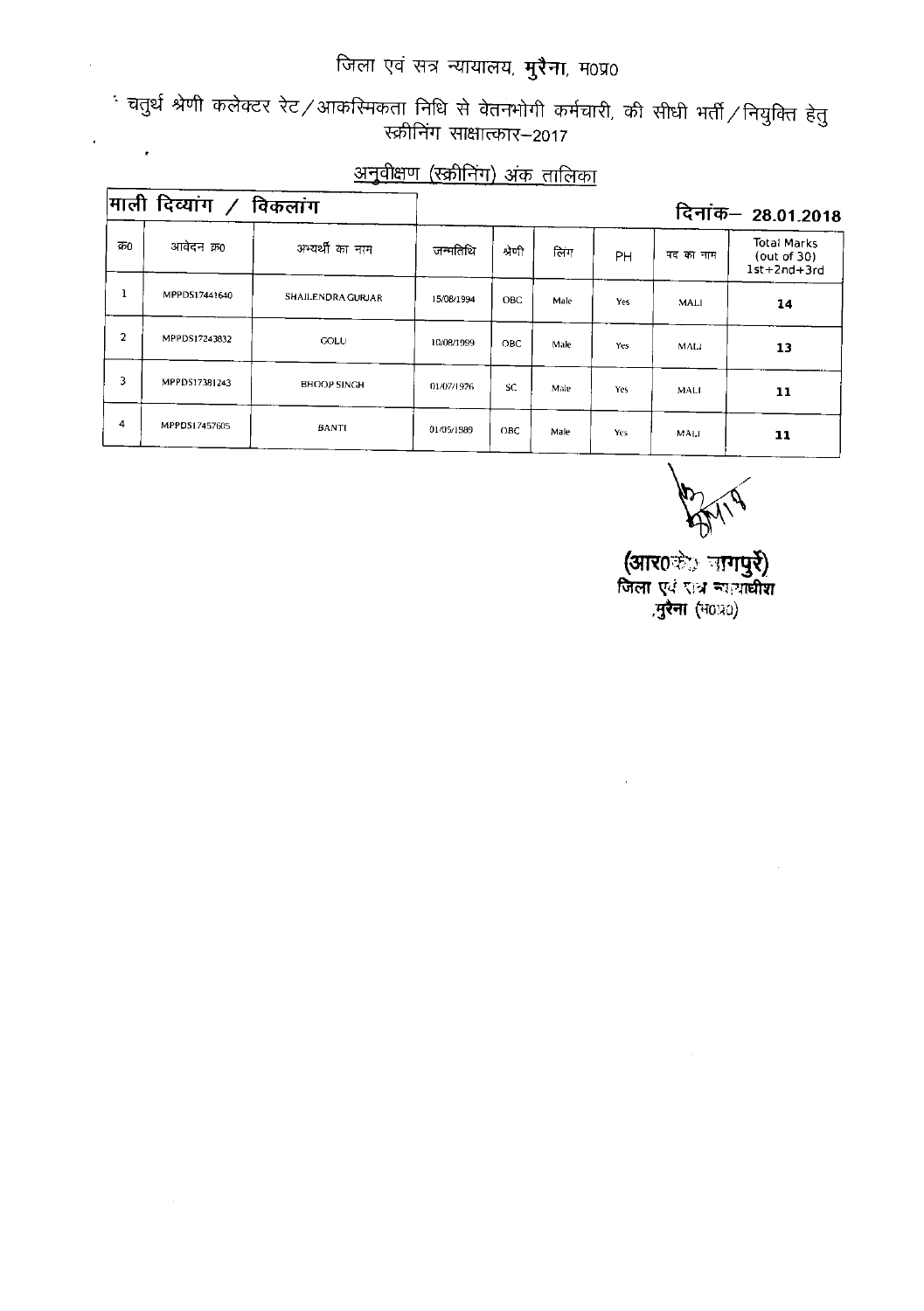∙ चतुर्थ श्रेणी कलेक्टर रेट ∕ आकरिमकता निधि से वेतनभोगी कर्मचारी, की सीधी भर्ती ∕ नियुक्ति हेतु<br>स्क्रीनिंग साक्षात्कार—2017  $\sim 10^{11}$ 

|     | स्वीपर – अनु. जाति |                       |            |           |      |     |                | दिनांक– 28.01.2018                             |
|-----|--------------------|-----------------------|------------|-----------|------|-----|----------------|------------------------------------------------|
| 950 | आवेदन क0           | अभ्यर्थी का नाम       | जन्मतिथि   | श्रेणी    | लिंग | PH  | पद का नाम      | Total Marks<br>(out of $30$ )<br>$1st+2nd+3rd$ |
| ı   | MPPDS17274763      | <b>SURAJ KAROSIYA</b> | 09/06/1995 | <b>SC</b> | Male | No  | <b>SWEEPER</b> | 19                                             |
| 2   | MPPDS17154488      | <b>SURENDRA JATAV</b> | 02/08/1990 | SC.       | Male | No. | <b>SWEEPER</b> | 16                                             |
| 3   | MPPDS17268995      | PREM SINGH            | 26/03/1992 | SC.       | Male | No. | <b>SWEEPER</b> | 16                                             |
| 4   | MPPDS17178364      | <b>VIVEK KADERE</b>   | 01/03/1998 | SC.       | Male | No. | SWEEPER        | 15                                             |
| 5   | MPPDS17309050      | <b>KALICHARAN</b>     | 08/10/1976 | SC.       | Male | No  | <b>SWEEPER</b> | 15                                             |
| 6   | MPPDS17338264      | NARESH CHANDRA SHAKYA | 01/01/1974 | SC.       | Male | Yes | <b>SWEEPER</b> | 14                                             |
| 7   | MPPDS17355251      | DINESH BALMIKI        | 04/03/1993 | SC.       | Male | No  | <b>SWEEPER</b> | 14                                             |

#### अनुवीक्षण (रक्रीनिंग) अंक तालिका

 $\Gamma$ 

 $\bar{z}$ 

(आश्ार उपापुर्दे)<br>जिला एउटा महानवीश ्नुरेना (आधारी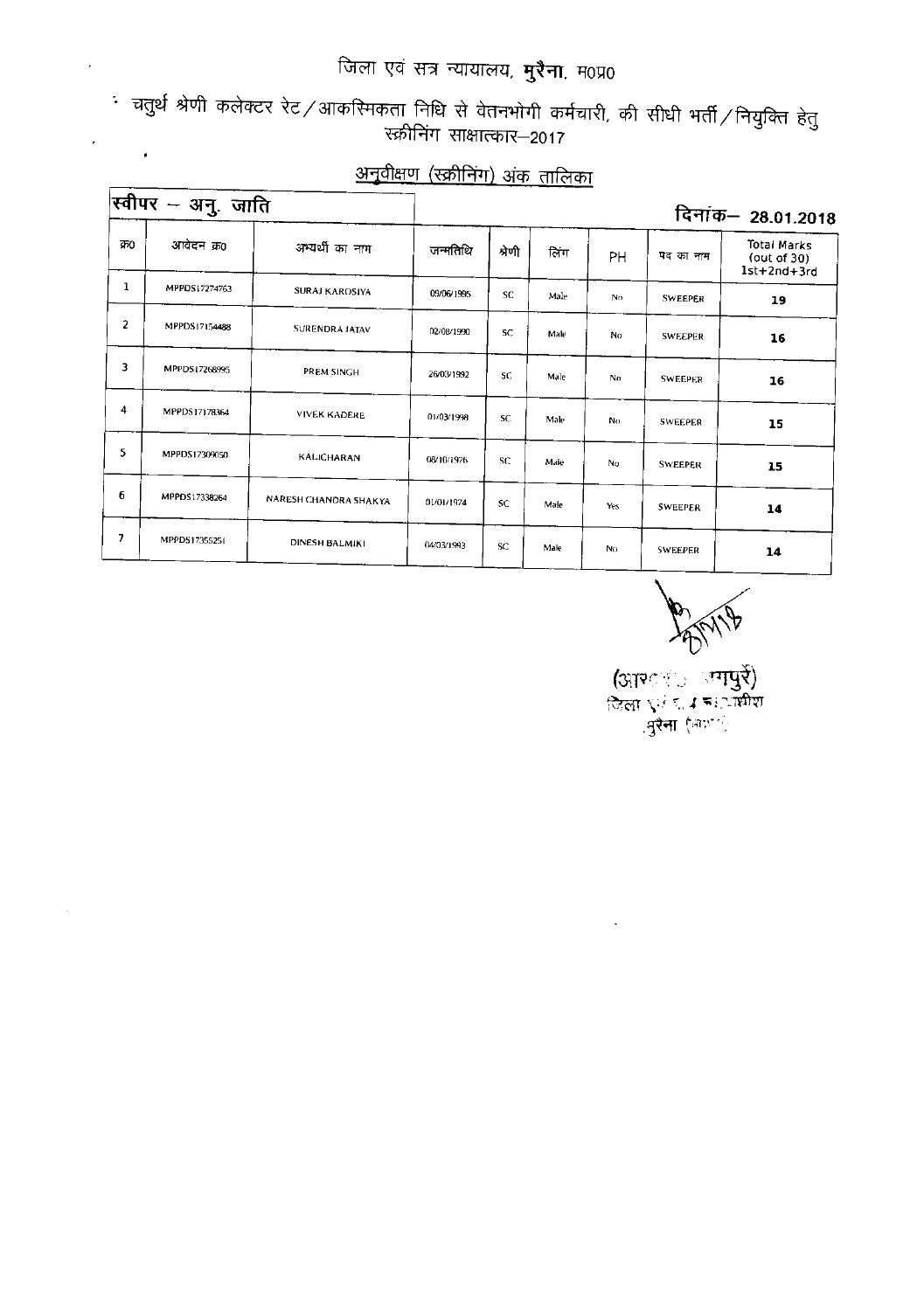$\frac{1}{\sqrt{2}}$  . The  $\frac{1}{\sqrt{2}}$ 

 $\mathsf{r}$ ┳

 $\bar{z}$ 

ं चतुर्थ श्रेणी कलेक्टर रेट ⁄ आकरिमकता निधि से वेतनभोगी कर्मचारी, की सीधी भर्ती ⁄ नियुक्ति हेतु<br>स्क्रीनिंग साक्षात्कार–2017  $\mathcal{L}^{\text{max}}_{\text{max}}$ 

### <u>अनुवीक्षण (स्क्रीनिंग) अंक तालिका</u>

|     | स्वीपर —<br>अनु. जाति महिला |                       |            |        |        |     |                | दिनांक– 28.01.2018                                     |
|-----|-----------------------------|-----------------------|------------|--------|--------|-----|----------------|--------------------------------------------------------|
| 350 | आवेदन क्र0                  | अभ्यर्थी का नाम       | जन्मतिथि   | श्रेणी | लिंग   | PН  | पद का नाम      | <b>Total Marks</b><br>(out of 30)<br>$1st + 2nd + 3rd$ |
|     | MPPDS17191679               | <b>MANORAMA</b>       | 05/03/1989 | SC.    | Female | No. | <b>SWEEPER</b> | 13                                                     |
| 2   | MPPDS17422791               | <b>REENA</b>          | 06/05/1991 | SC.    | Female | No. | <b>SWEEPER</b> | 13                                                     |
| 3   | MPPDS17159251               | <b>KALPANA BALMIK</b> | 08/05/1994 | SC.    | Female | No  | <b>SWEEPER</b> | 12                                                     |

 $\sim$ 

 $\bar{\beta}$ 

**(आर0के0** नाग**पुरे)**<br>जिला एवं सत्र न्यायधिश ,मुरैना (न6न0)

 $\sqrt{2}d\sqrt{2}$ 

 $\sigma(\tau) = \frac{1}{2\pi}$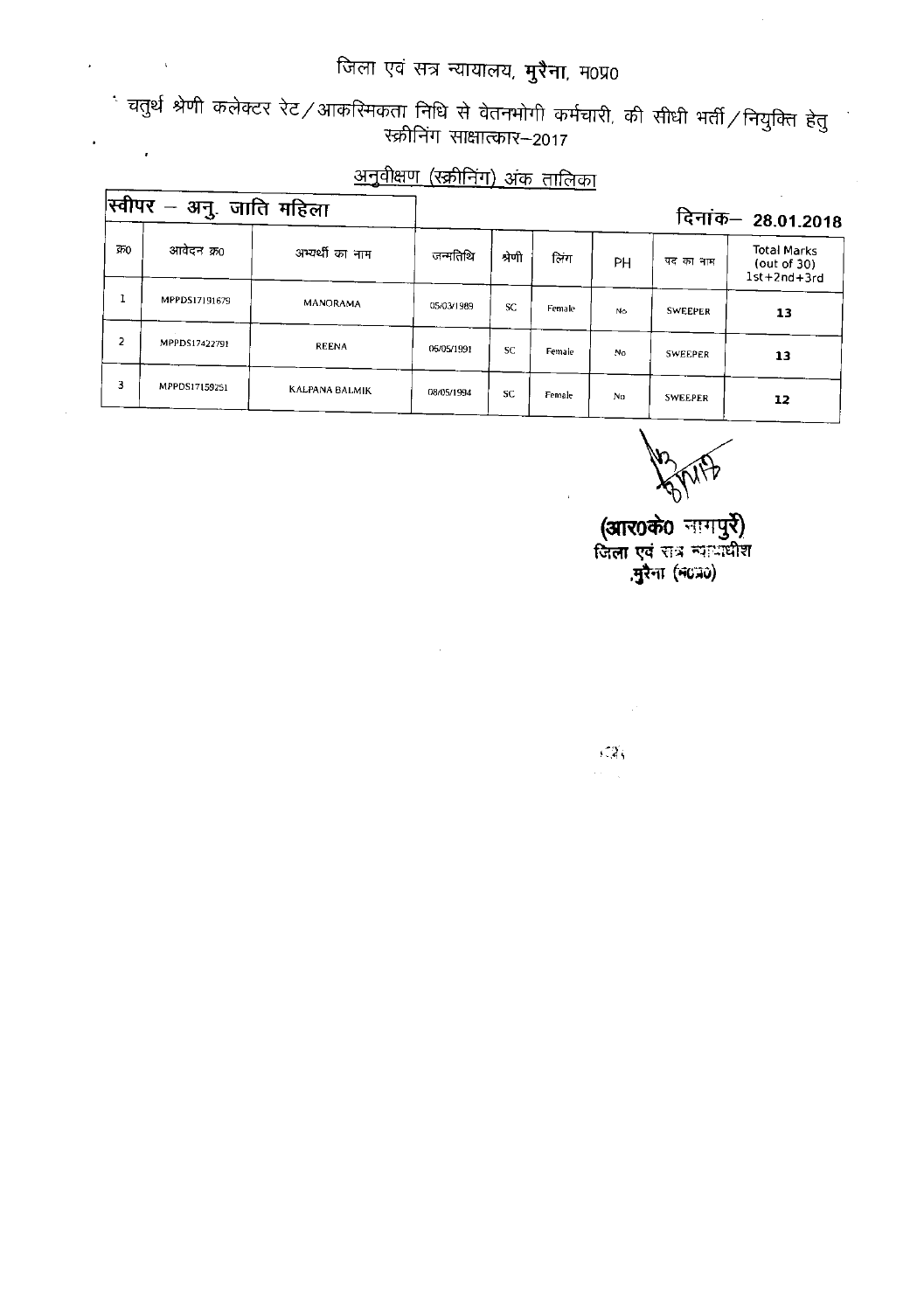ं चतुर्थ श्रेणी कलेक्टर रेट ⁄ आकस्मिकता निधि से वेतनभोगी कर्मचारी, की सीधी भर्ती ⁄ नियुक्ति हेतु<br>स्क्रीनिंग साक्षात्कार—2017  $\epsilon$ 

### <u>अनुवीक्षण (स्क्रीनिंग) अंक तालिका</u>

|     | स्वीपर — अनु. जनजाति |                   |            |           |      |    |                | दिनांक– 28.01.2018                              |
|-----|----------------------|-------------------|------------|-----------|------|----|----------------|-------------------------------------------------|
| 750 | आवेदन क्र0           | अभ्यर्थी का नाम   | जन्मतिथि   | श्रेणी    | लिंग | PН | पद का नाम      | Total Marks<br>(out of 30)<br>$1st + 2nd + 3rd$ |
|     | MPPDS17365202        | VUAY KUMAR PANIKA | 07/07/1981 | <b>ST</b> | Male | No | SWEEPER        | 13                                              |
| 2   | MPPDS17248852        | SUMIT CHANDVARIYA | 16/08/1996 | <b>ST</b> | Male | No | <b>SWEEPER</b> | 12                                              |
|     | MPPDS17165141        | MUKESH KUMAR      | 04/06/1988 | <b>ST</b> | Male | No | <b>SWEEPER</b> | 11                                              |

. **(आर**0के0 नागपुरें)<br>जिला एवं सत्र न्ययाधीश ,**मुरै**ना (न0प्र0)

 $\epsilon_{\rm A}$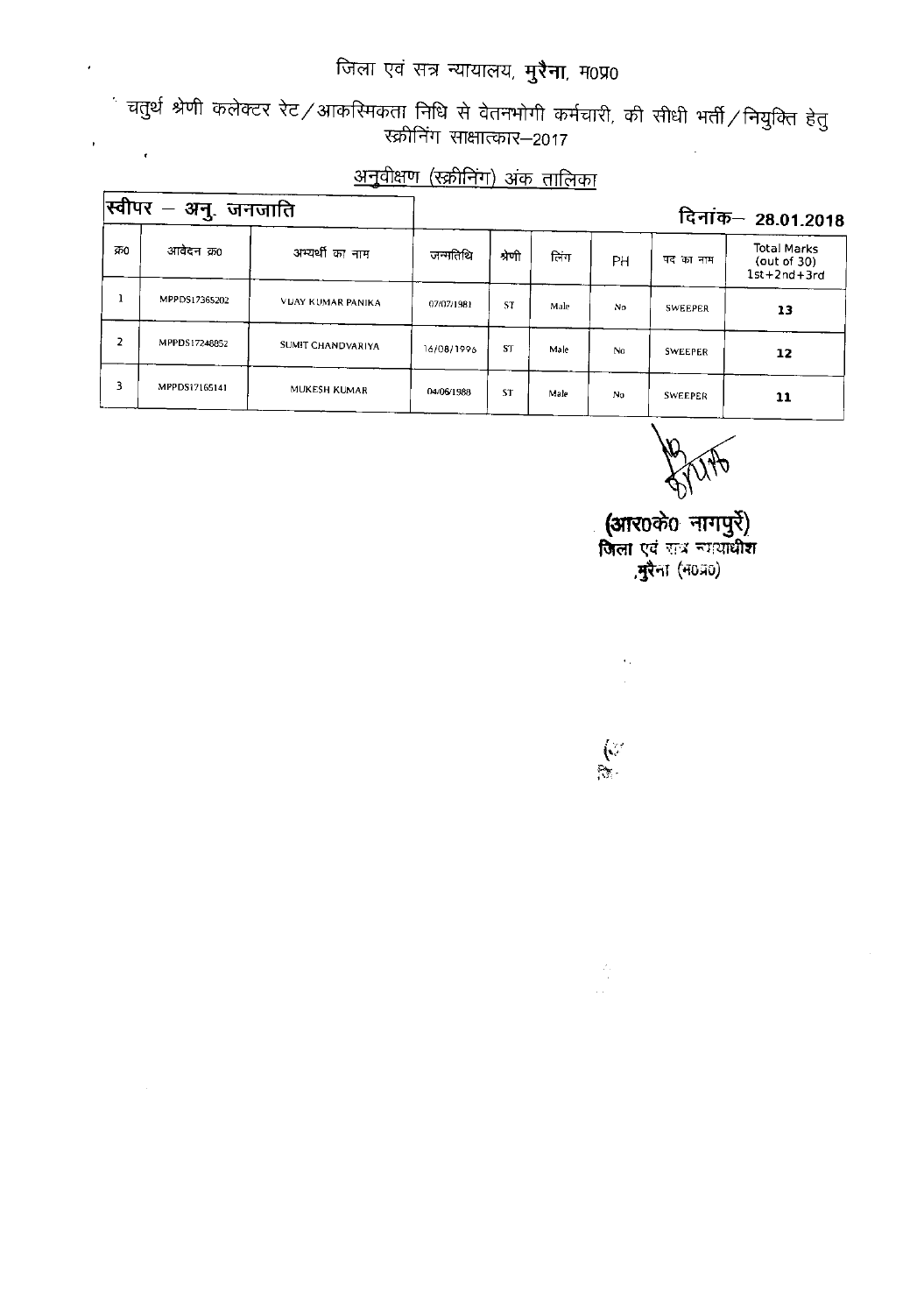ेचतुर्थ श्रेणी कलेक्टर रेट ⁄ आकस्मिकता निधि से वेतनभोगी कर्मचारी, की सीधी भर्ती ⁄ नियुक्ति हेतु<br>स्क्रीनिंग साक्षात्कार–2017  $\frac{1}{2} \left( \frac{1}{2} \right)$ 

#### अनुवीक्षण (रक्रीनिंग) अंक तालिका

## भृत्य/चौकीदार/जलवाहक अनारक्षित

#### दिनांक- 28.01.2018

| 350 | आवेदन क्र0    | अभ्यर्थी का नाम        | जन्मतिथि   | श्रेणी    | लिंग | PH             | पद का नाम                             | Total Marks<br>(out of 30)<br>1st+2nd+3rd |
|-----|---------------|------------------------|------------|-----------|------|----------------|---------------------------------------|-------------------------------------------|
| 1   | MPPDS17153371 | <b>DILIP SHARMA</b>    | 02/02/1985 | UR.       | Male | Nο             | PEON/GAURD/<br>WATERMAN               | 27                                        |
| 2   | MPPDS17438209 | RISHIRAJ CHAURASIA     | 02/04/1998 | UR        | Male | No             | PEON/GAURD/                           | 27                                        |
| 3   | MPPDS17165843 | VINOD KUMAR BANSAL     | 01/07/1977 | UR        | Male | No.            | WATERMAN<br>PEON/GAURD/<br>WATERMAN   | 25                                        |
| 4   | MPPDS17275793 | PAVAN KUMAR VERMA      | 01/07/1989 | UR        | Male | No             | <b>PEON/GAURD/</b>                    | 23                                        |
| 5.  | MPPDS17161249 | ANOOP SINGH SENGAR     | 02/10/1998 | UR        | Male | No             | WATERMAN<br>PEON/GAURD/               |                                           |
| 6   | MPPDS17181819 | LOKENDRA SHRIWAS       | 14/02/1998 | UR        | Male | No             | WATERMAN<br><b>PEON/GAURD/</b>        | 22                                        |
| 7   | MPPDS17323127 | ROHIT SINGH YADAV      | 04/06/1996 | <b>UR</b> | Male | No             | WATERMAN<br>PEON/GAURD/               | 22<br>22                                  |
| 8   | MPPDS17339779 | SANDEEP MEHARA         | 02/08/1994 | UR        | Male | No             | WATERMAN<br>PEON/GAURD/               |                                           |
| 9   | MPPDS17197368 | AMIT KULSHRESTHA       | 10/05/1981 | UR        | Male | No             | WATERMAN<br>PEON/GAURD/               | 22                                        |
| 10  | MPPDS17290365 | MANISH AGRAWAL         | 08/06/1985 | UR        | Male |                | WATERMAN<br>PEON/GAURD/               | 21                                        |
| 11  | MPPDS17128687 | ARVIND SHRIVASTAVA     | 01/01/1988 | UR        | Male | No<br>No       | <b>WATERMAN</b><br>PEON/GAURD/        | 21                                        |
| 12  | MPPDS17168834 | SALMAN                 | 15/07/1992 | UR        |      |                | WATERMAN<br>PEON/GAURD/               | 20                                        |
| 13  | MPPDS17273884 | KRISHANANAND SHARMA    |            |           | Male | No             | WATERMAN                              | 20                                        |
| 14  | MPPDS17296764 |                        | 08/06/1999 | UR.       | Male | No             | PEON/GAURD/<br>WATERMAN               | 20                                        |
| 15  | MPPDS17302446 | ANANDMOHAN SHARMA      | 01/07/1996 | UR        | Male | No             | PEON/GAURD/<br>WATERMAN               | 20                                        |
| 16  |               | JITENDRA SINGH SHARMA  | 20/04/1990 | <b>UR</b> | Male | No             | PEON/GAURD/<br>WATERMAN               | 20                                        |
| 17  | MPPDS17302549 | <b>RAJESH KUMAR</b>    | 05/04/1979 | UR        | Male | N <sub>O</sub> | PEON/GAURD/<br>WATERMAN               | 20                                        |
|     | MPPDS17366643 | MANVENDRA SINGH BAGHEL | 10/04/1998 | UR        | Male | No             | PEON/GAURD/<br>WATERMAN               | 20                                        |
| 18  | MPPDS17452888 | <b>DINESH</b>          | 05/09/1990 | UR        | Male | No             | <b>PEON/GAURD/</b><br>WATERMAN        | 20                                        |
| 19  | MPPDS17210520 | LALA RAM               | 01/01/1998 | UR        | Male | No             | PEON/GAURD/                           | 19                                        |
| 20  | MPPDS17210650 | SHIVAM SHARMA          | 01/07/1996 | UR        | Male | No             | WATERMAN<br>PEON/GAURD/               | 19                                        |
| 21  | MPPDS17213640 | SHIV KUMAR BHARTI      | 14/05/1992 | UR        | Male | No             | WATERMAN<br>PEON/GAURD/               | 19                                        |
| 22  | MPPDS17217678 | TARACHAND              | 05/07/1982 | UR        | Male | No             | WATERMAN<br>PEON/GAURD/               |                                           |
| 23  | MPPDS17227847 | <b>GAURAV SHARMA</b>   | 27/07/1997 | <b>UR</b> | Male | No             | WATERMAN<br><b>PEON/GAURD/</b>        | 19                                        |
| 24  | MPPDS17231622 | RAM MOHAN SHARMA       | 08/08/1993 | UR        | Male | No             | WATERMAN<br>PEON/GAURD/               | 19                                        |
| 25  | MPPDS17253361 | SANJAY SHRIWASTAV      | 01/06/1991 | UR        | Male |                | WATERMAN<br><b>PEON/GAURD/</b>        | 19                                        |
| 26  | MPPDS17408134 | SHIVAM SHARMA          | 25/10/1996 | UR        |      | No             | <b>WATERMAN</b><br><b>PEON/GAURD/</b> | 19                                        |
| 27  | MPPD517416656 | <b>NAVEEN GUPTA</b>    | 02/09/1993 |           | Male | No             | WATERMAN                              | 19                                        |
| 28  | MPPDS17456012 | ARUNENDRA KUMAR MISHRA | 05/09/1992 | UR        | Male | No             | <b>PEON/GAURD/</b><br><b>WATERMAN</b> | 19                                        |
|     |               |                        |            | UR        | Male | No             | <b>PEON/GAURD/</b><br><b>WATERMAN</b> | 19                                        |

**(आर0**के0 नागपुरे)<br>जिला एवं चार न्यायाधीश **्मुरैना** (मठप्रo)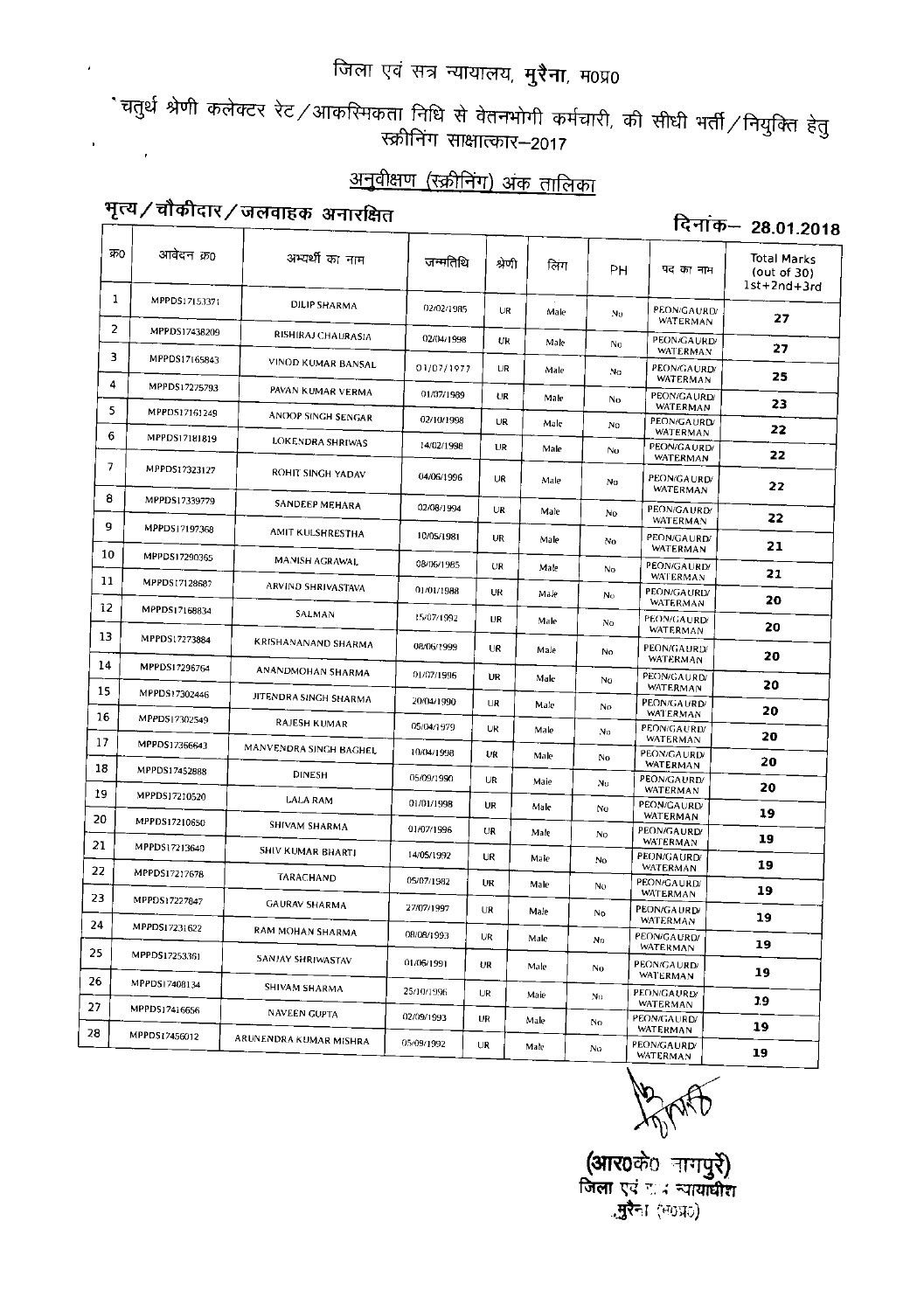ें चतुर्थ श्रेणी कलेक्टर रेट ⁄ आकस्मिकता निधि से वेतनभोगी कर्मचारी, की सीधी भर्ती ⁄ नियुक्ति हेतु रक्रीनिंग साक्षात्कार–2017  $\frac{1}{2}$  ,  $\frac{1}{2}$ 

### अनुवीक्षण (स्क्रीनिंग) अंक तालिका

#### भृत्य / चौकीदार / जलवाहक – अनारक्षित महिला

 $\epsilon$ 

दिनांक- 28.01.2018

| क0 | आवेदन क्र0    | अभ्यर्थी का नाम  | जन्मतिथि   | श्रेणो    | लिंग   | PH             | पद का नाम                      | <b>Total Marks</b><br>(out of $30$ )<br>$1st+2nd+3rd$ |
|----|---------------|------------------|------------|-----------|--------|----------------|--------------------------------|-------------------------------------------------------|
|    | MPPDS17228526 | <b>NEHA</b>      | 01/07/1996 | <b>UR</b> | Female | No.            | PEON/GAURD/                    | 19                                                    |
| 2  | MPPDS17257062 | NEERAJ SHARMA    | 05/07/1990 | UR        | Female | No             | WATERMAN<br>PEON/GAURD/        |                                                       |
| 3  | MPPDS17226283 |                  |            |           |        |                | WATERMAN                       | 19                                                    |
|    |               | LAXMI            | 08/01/1991 | <b>UR</b> | Female | No             | PEON/GAURD/<br><b>WATERMAN</b> | 18                                                    |
| 4  | MPPDS17228852 | AMRITA SHARMA    | 28/07/1988 | UR        | Female | No.            | PEON/GAURD/                    |                                                       |
| 5  | MPPDS17239293 |                  |            |           |        |                | WATERMAN                       | 18                                                    |
| 6  |               | REENA UPADHYAYA  | 02/07/1997 | <b>UR</b> | Female | No             | PEON/GAURD/<br>WATERMAN        | 18                                                    |
|    | MPPDS17365510 | RAJKUMARI SHARMA | 02/04/1981 | UR        | Female | No             | PEON/GAURD/                    |                                                       |
| 7  | MPPDS17173431 |                  |            |           |        |                | WATERMAN                       | 17                                                    |
|    |               | KOMAL PARMAR     | 23/08/1995 | <b>UR</b> | Female | N <sub>0</sub> | PEON/GAURD/<br>WATERMAN        | 17                                                    |
| 8  | MPPDS17231071 | PRIYANKA         | 05/06/1996 |           |        |                | PEON/GAURD/                    |                                                       |
| 9  | MPPDS17252769 |                  |            | UR        | Female | No             | <b>WATERMAN</b>                | 17                                                    |
|    |               | SAROJ PARMAR     | 07/07/1985 | UR        | Female | No.            | PEON/GAURD/<br>WATERMAN        | 17                                                    |

 $\label{eq:2.1} \frac{1}{\sqrt{2}}\int_{\mathbb{R}^3}\frac{1}{\sqrt{2}}\left(\frac{1}{\sqrt{2}}\right)^2\frac{1}{\sqrt{2}}\left(\frac{1}{\sqrt{2}}\right)^2\frac{1}{\sqrt{2}}\left(\frac{1}{\sqrt{2}}\right)^2\frac{1}{\sqrt{2}}\left(\frac{1}{\sqrt{2}}\right)^2.$ 

 $\Delta_{\rm eff}$  and  $\Delta_{\rm eff}$ 

(आर0के0 नागपुरे) दिला एवं सत्र न्यायाधीश मुरेना (मटप्र0)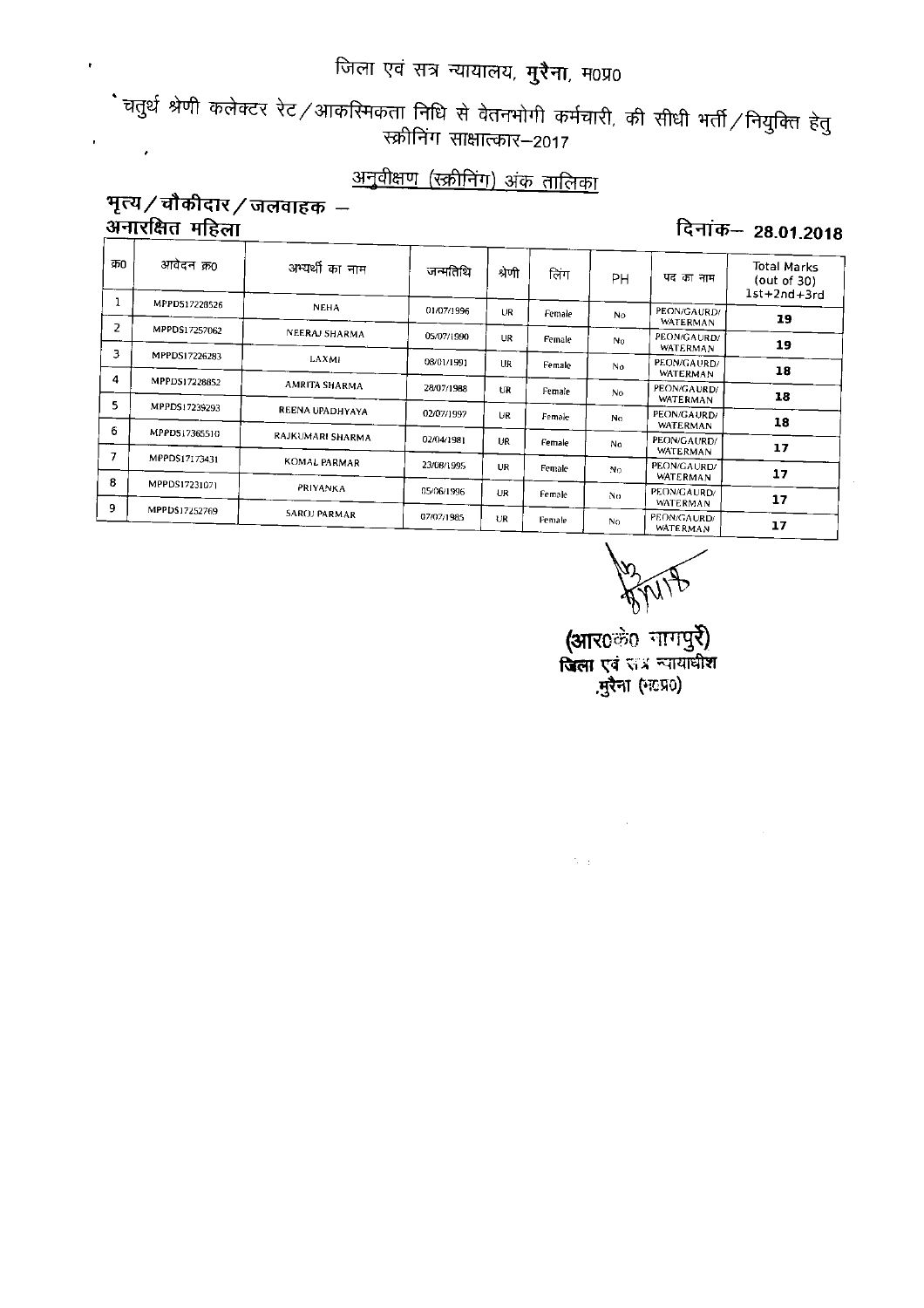ेचतुर्थ श्रेणी कलेक्टर रेट ⁄ आकरिमकता निधि से वेतनभोगी कर्मचारी, की सीधी भर्ती ⁄ नियुक्ति हेतु<br>स्क्रीनिंग साक्षात्कार—2017  $\mathcal{L}^{\text{max}}_{\text{max}}$ 

### <u>अनुवीक्षण (स्क्रीनिंग) अंक तालिका</u>

#### भृत्य/चौकीदार/जलवाहक – <u>दिव्यांग / विकलांग</u>

 $\overline{\phantom{a}}$ 

#### दिनांक- 28.01.2018

| आवेदन क्र0 | अभ्यर्थी का नाम                                                  | जन्मतिथि                                              | श्रेणी     | लिग    | PН   | पद का नाम   | Total Marks<br>(out of $30$ )<br>$1st+2nd+3rd$              |
|------------|------------------------------------------------------------------|-------------------------------------------------------|------------|--------|------|-------------|-------------------------------------------------------------|
|            | MITHILESH BANSAL                                                 | 19/11/1982                                            | UR         | Female | Yes  | PEON/GAURD/ | 20                                                          |
|            |                                                                  |                                                       |            |        |      |             |                                                             |
|            |                                                                  | 05/10/1973                                            | OBC.       | Female | Yes  | PEON/CAURD/ | 19                                                          |
|            |                                                                  |                                                       |            |        |      |             |                                                             |
|            |                                                                  |                                                       |            | Male   | Yes. |             | 18                                                          |
|            |                                                                  |                                                       |            |        |      |             |                                                             |
|            |                                                                  | 07/07/1996                                            | UR         | Male   | Yes  | PEON/GAURD/ | 18                                                          |
|            | MPPDS17232568<br>MPPDS17465073<br>MPPDS17229903<br>MPPDS17237878 | AFROJ BEGAM<br>AKHALESH UPADHAYAYA<br>SHEESHRAM SAINI | 08/12/1996 | UR     |      |             | WATERMAN<br>WATERMAN<br>PEON/GAURD/<br>WATERMAN<br>WATERMAN |

(आर0के0 नागपुर्रे) जिला एवं सत्र न्यायाधीश .मुरेना (म0प्र0)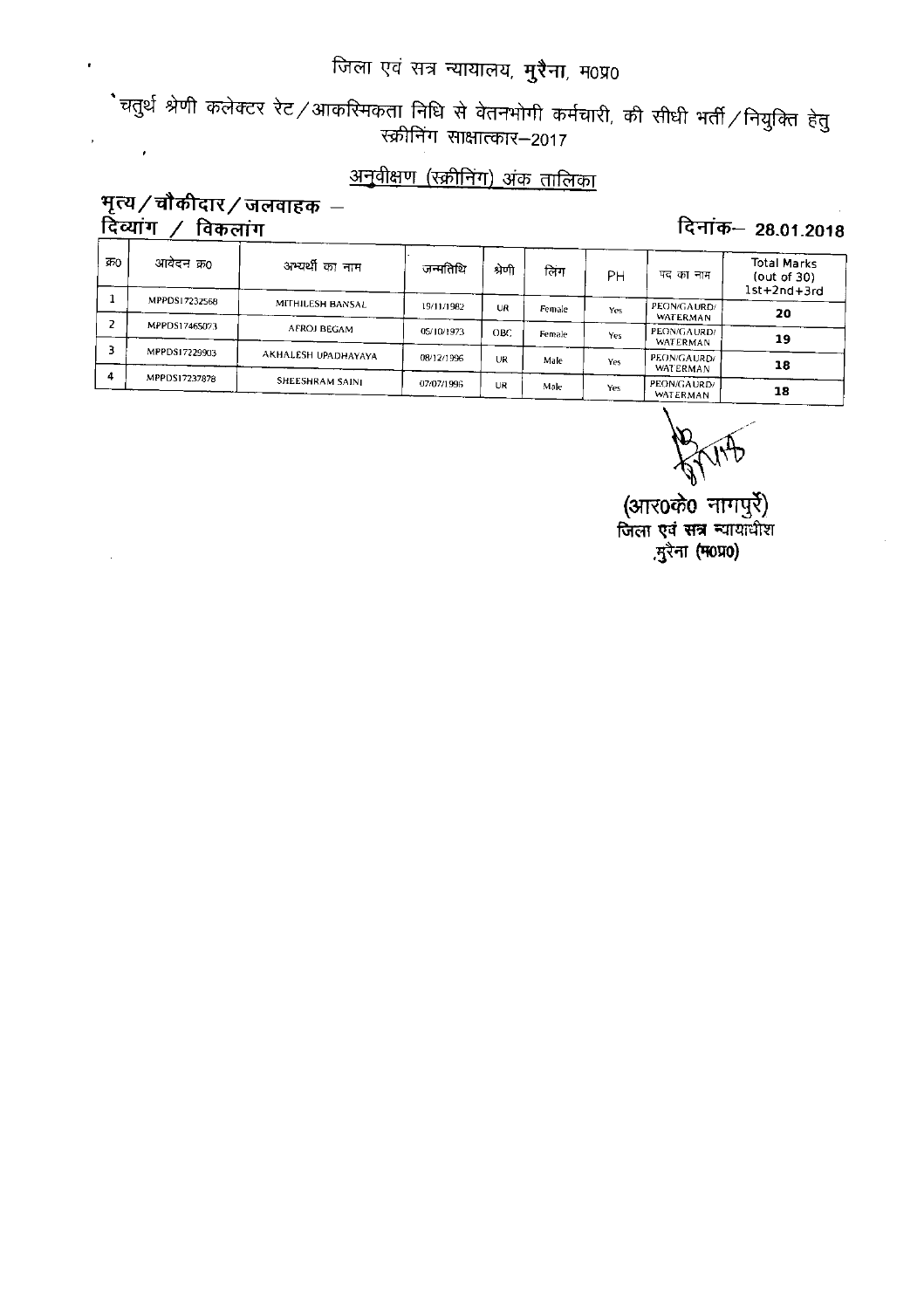ेचतुर्थ श्रेणी कलेक्टर रेट ⁄ आकस्मिकता निधि से वेतनभोगी कर्मचारी, की सीधी भर्ती ⁄ नियुक्ति हेतु<br>स्क्रीनिंग साक्षात्कार–2017  $\label{eq:2} \frac{1}{2} \left( \frac{1}{2} \right)^2 \left( \frac{1}{2} \right)^2$ 

### <u>अनुवीक्षण (स्क्रीनिंग) अंक तालिका</u>

#### भृत्य/चौकीदार/जलवाहक – अन्य पिछड़ा वर्ग

#### दिनांक- 28.01.2018

| 500 | आवेदन क्र0    | अभ्यर्थी का नाम      | जन्मतिथि   | श्रेणी     | लिंग | PН  | पद का नाम               | Total Marks<br>(out of 30)<br>$1st+2nd+3rd$ |
|-----|---------------|----------------------|------------|------------|------|-----|-------------------------|---------------------------------------------|
|     | MPPDS17266284 | ANILASINGH           | 02/07/1999 | OBC.       | Male | No. | PEON/GAURD/<br>WATERMAN | 19                                          |
|     | MPPDS17146713 | <b>RAJU BAIRAGI</b>  | 04/07/1997 | <b>OBC</b> | Male | No. | PEON/GAURD/<br>WATERMAN | 19                                          |
|     | MPPDS17118552 | SUNEEL SINGH         | 26/06/1996 | OBC.       | Male | Nn  | PEON/GAURD/<br>WATERMAN | 18                                          |
| 4   | MPPDS17189341 | <b>SURAJ SHRIVAS</b> | 08/07/1996 | OBC.       | Male | No. | PEON/GAURD/<br>WATERMAN | 18                                          |
|     | MPPDS17299605 | <b>SABIR USMANI</b>  | 01/06/1986 | ОВС        | Male | No. | PEON/GAURD/<br>WATERMAN | 18                                          |

(आर0के0 नागपुरे)<br>जिला एवं सत्र न्यायाधीश ,सुरैना (म0प्र0)